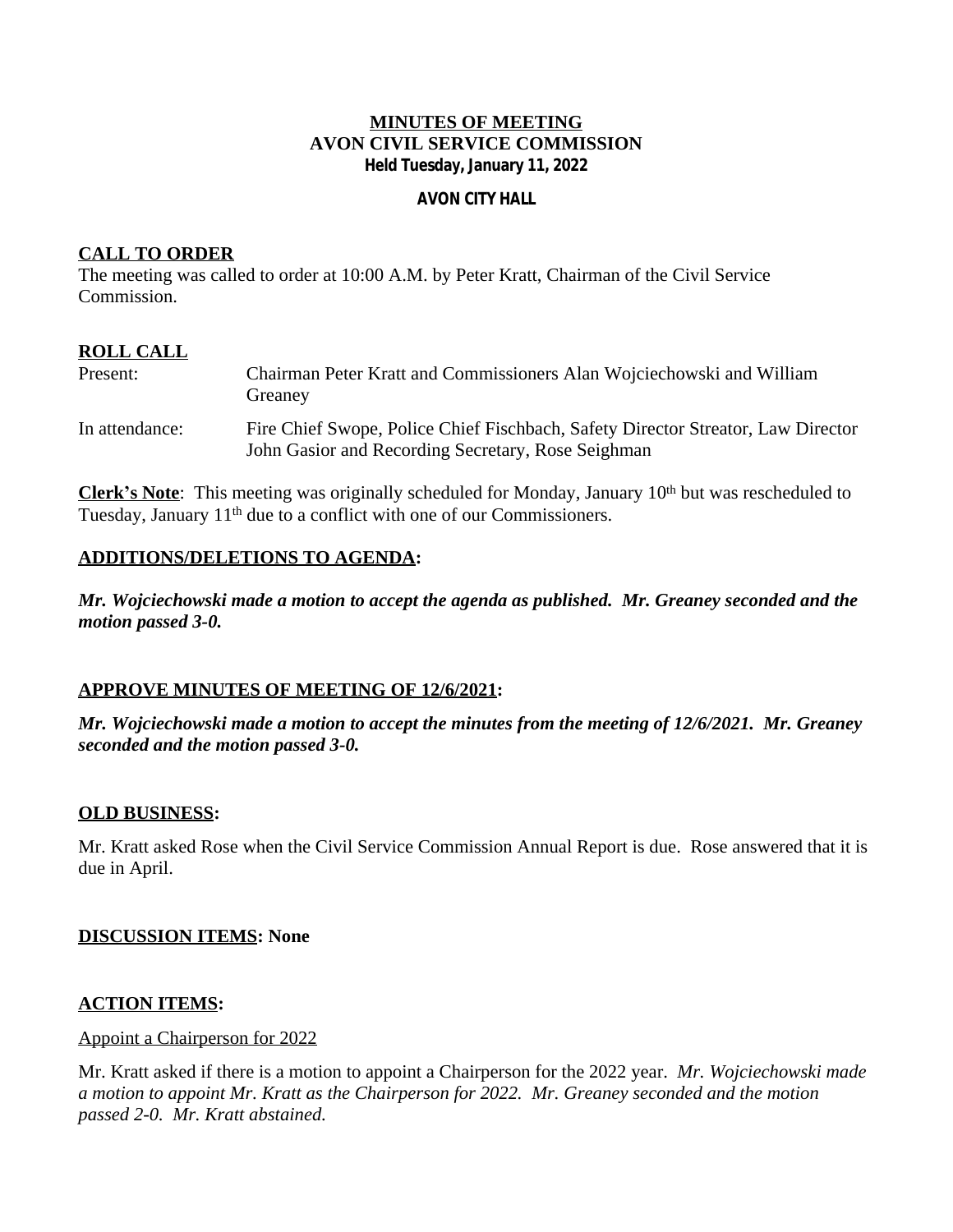### Approve updated Labor & Clerical Eligibility Lists

Rose explained that our Labor Eligibility List has one name added and we took five names off. Of the five names that we removed, we hired three, two in our Utilities Department and one in our Parks Department, the remaining two were removed because they were on our list more than two years.

Our Clerical Eligibility List had no names removed from the list, but 32 names were added. This was due to our job posting for the opening in the Planning Clerk/Secretary position. We only had six names on our list, so we advertised for this position in the newspaper and online and we received 32 applications. Now we have a total of 38 names on our Clerical List.

## *Mr. Greaney made a motion to approve the updated Labor & Clerical Eligibility Lists. Mr. Wojciechowski seconded and the motion passed 3-0.*

## Certify Firefighter/Paramedic Eligibility List

Chief Swope reported that Diane and Rose worked tirelessly to verify and check that all extra credit points were added to the raw scores properly to create the Eligibility List. Mr. Kratt asked if there were any issues or questions from the candidates and Chief Swope said a small clarification had to be made with one candidate but that was it. He also indicated that because the Examination Notice was thorough, he was sure that helped the entire process as well. Mr. Greaney asked if anyone tried to get in late. Chief answered that nobody came to the test late, but on the last day of accepting applications and payment, there were several candidates that were scrambling to get those things in. Right now, payment needs to be made in person at City Hall, we will be working with our IT Department to find a way to pay online. It was spelled out in the Examination Notice that payment had to be made at City Hall. We did have a few that rushed in to pay and a couple that never did pay, so they missed out on taking the exam. Chief thinks we had a couple that were registered and did not show up. Rose said we had at least one candidate that was registered but did not show up. She also explained that the list the Commission will certify today has 34 names on it, however 36 showed up and took the exam, but 2 failed to reach the passing score of 70% to be on the list. Chief Swope said that 34 is a good number of candidates to start with.

# *Mr. Wojciechowski made a motion to certify the Firefighter's Exam results. Mr. Greaney seconded and the motion passed 3-0.*

## **CHAIRMAN'S COMMENTS:**

Mr. Kratt asked for an update from Police Chief Fischbach. Chief indicated that as he has said at previous meetings that the current eligibility list will expire in October of this year if we don't have a new exam before that. He said many candidates have asked to be removed from the list, people have found jobs elsewhere or they have decided to not pursue a career in law enforcement. Not everyone gives them reasons when they ask to be removed from our list. He is scheduled to have four more new hires this year, so he is actively interviewing. There were more candidates on the Entrance List than the Lateral List. They have almost exhausted the Lateral List. The concern with the Entrance List is if the candidate does not have their OPOTA certification, then that greatly delays the time that it takes to put them on the road and time is something we don't have. We hope to get two candidates off our current lists. His hunch now is that he will come to the Commission in the spring for a new exam. He hates to wait until mid-year to ask for a new exam because it takes time once the Commission approves the new test to get it scheduled, advertised, etc. He doesn't believe he could hire the four new officers before the end of the year if they wait that long to have the exam. So right now, he does see having another exam before the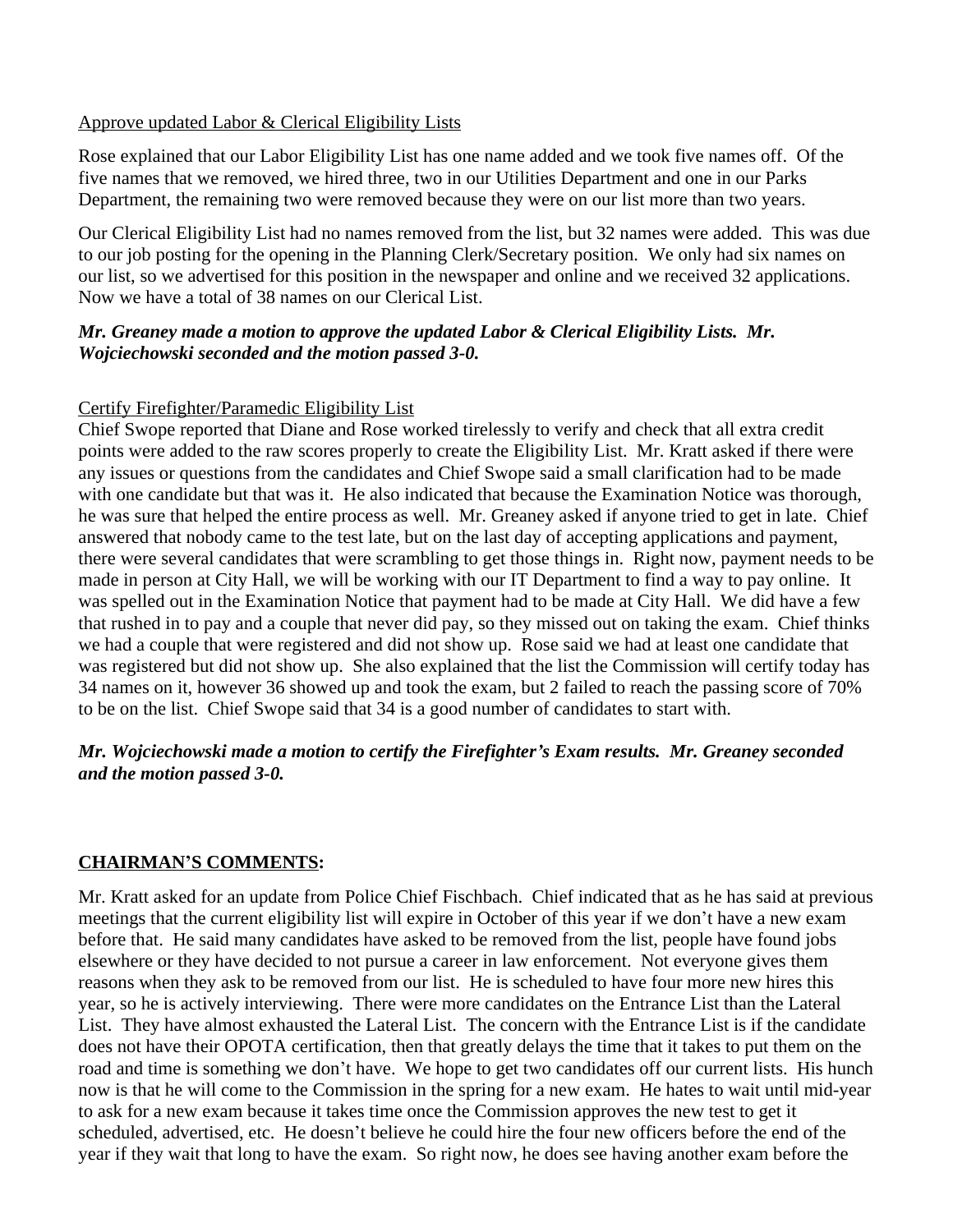current list expires in October. He hopes to hire two officers off the current list and then two more officers off a new list. The Fire Department just certified 34 names on their Eligibility List, that would not be a good number for the Police Department. We wash out more candidates than we can hire, through our background process and our interview process, we have very stringent background processes. His concern is that he knows what they have now which is a list that has a decent number of candidates on it, although we do know once we start contacting them, many will not be available. But if we have a new test, we do know that for police agencies in our area, they are not seeing a good turnout for the entrance exams. Mr. Kratt asked if the low turnout is something that has just been happening recently? Chief answered it's probably been the past two years and it's on a national level, as well as us seeing it here locally. He has said before that law enforcement is not the job it used to be, there aren't as many candidates. When he started, he said it wasn't unusual to see 200, 300, 400 candidates show up for an exam for an agency that was hiring one officer. We are hiring four people for this year alone and some agencies are happy with 30 candidates. That has been a dramatic shift in the interest of jobs in law enforcement.

Mr. Greaney asked if the four positions we will be hiring for this year are due to retirements, etc. Chief answered that no, these four positions are adding to our staff, we are trying to increase our numbers. These will not be replacing staff that might be retiring or leaving for medical reasons. Over the next two years, we will probably need 8-10 new staff members. Mr. Greaney asked if the other four new staff members would be from those retiring. Chief said, potentially, yes. Between officers qualifying to retire and those that might need to retire due to medical issues, we could potentially need another four hires in the next two years. Most guys now, once they hit the time when they qualify to retire, they aren't sticking around to put in extra time, they retire.

Mr. Wojciechowski asked how many years an officer needs for full retirement. Right now, guys that are looking at retiring are grandfathered in at 48 years old and 25 years of service. Guys coming in now need to work longer and be older in order to see a full pension.

Mr. Kratt asked if Mr. Streator had anything to add. Mr. Streator stated that we've been working through this process to try and get the best candidates off that list. We are trying to add to our ranks in both the Police and Fire Departments. He thinks it is of the utmost importance to get the right candidate, not just a candidate. Hiring these staff members is really an investment, a multi-million dollar investment in the city. We are thankful to the Commission for working with us and getting us through this.

## **GENERAL COMMENTS:**

## **NEXT MEETING DATE:**

Mr. Kratt said he will be gone for three weeks in February and asked if having the meeting on Monday, February 28<sup>th</sup> would work. Chief Swope indicated that the hiring process is quite lengthy and said he hoped to be able to have something for them by February 28<sup>th</sup>. Chief Swope then indicated that he does not need to come to the Commission with any of his potential hires, as they are hired through the Mayor's office, so the next Meeting date won't matter to him.

Mr. Kratt asked Mr. Gasior for any of his observations. Mr. Gasior said the only thing he can think of is that we elected a Chairperson for 2022 at this meeting, and perhaps we should elect a Chairperson Pro Tem as well, in case you can't make a meeting, someone needs to Chair that meeting. Mr. Kratt asked if we can do it now? Mr. Gasior said we can add it as item 10a and will reflect this in the minutes. We will nominate Chairperson Pro Tem, see who gets nominated and vote. Mr. Gasior would also like the Chiefs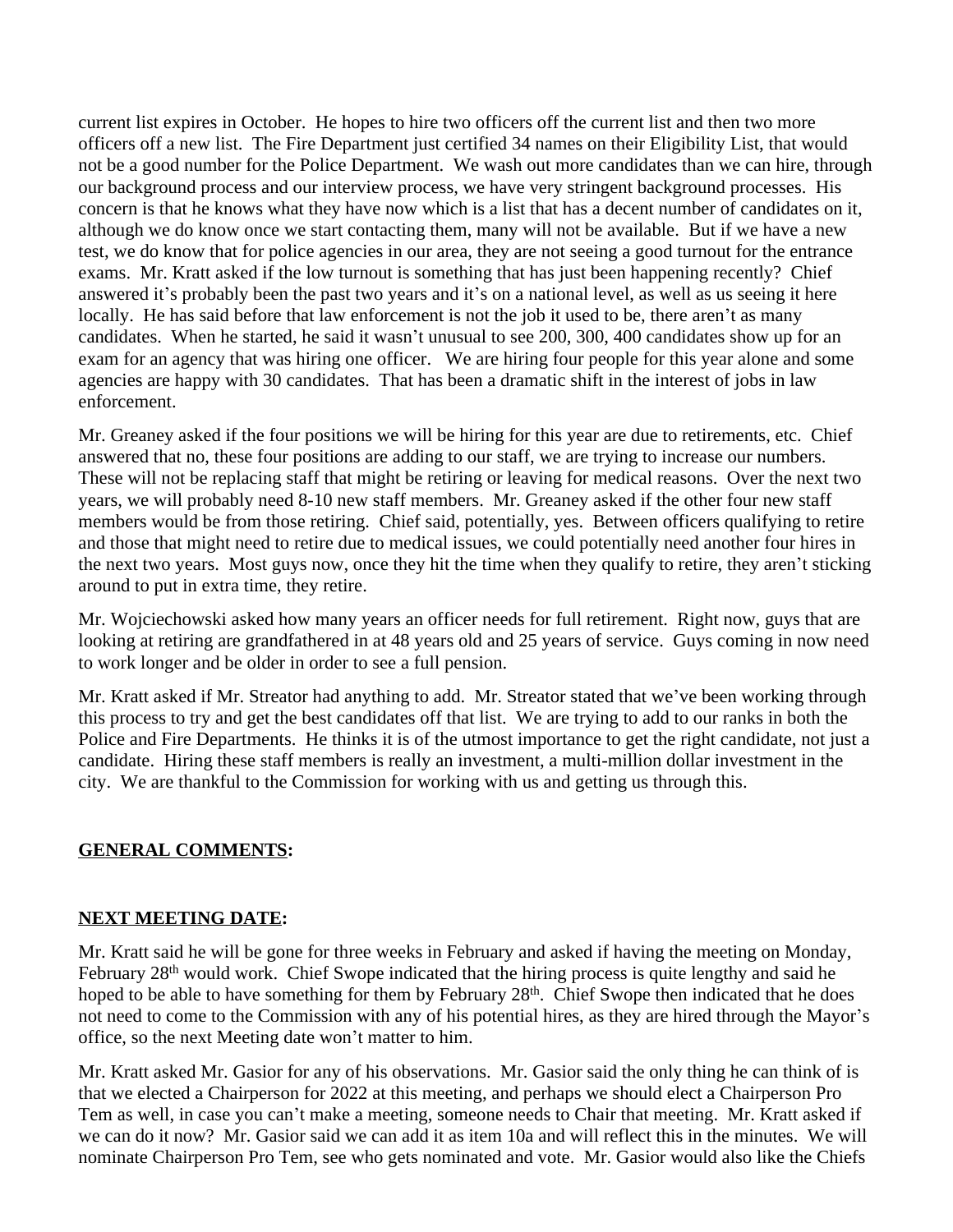and Mr. Streator to stay once the meeting has ended and he'd like to go over some rule items with all of them. And he said as far as the next meeting date goes, the Eligibility List has been certified by the Commission today, so the Fire Department can move forward and hire off that list, they won't need to come before the Commission again. Mr. Kratt asked Rose if she knows of any reason why they couldn't have a meeting in late February or early March and she said no. She said we have already wrapped up the Fire Exam and certified the list, so, until the Police ask for another entrance exam, there is nothing the Commission will need to take action on.

Mr. Kratt asked to amend the agenda and made a motion to elect a Chairman Pro Tem.

## *Mr. Kratt made a motion to amend the agenda and elect a Chairman Pro Tem. Mr. Wojciechowski and Mr. Greaney voted in favor and the motion passed 3-0.*

## *Mr. Kratt made a motion to nominate Mr. Greaney to be Chairman Pro Tem. Mr. Wojciechowski seconded and the motion passed 2-0.*

Mr. Kratt than asked if the next meeting date of Monday, March 7, 2022, would be good for everyone. That date was good for everyone.

Next meeting is Monday, March 7, 2022 at 10:00 A.M.

# **ADJOURN:**

Following a unanimous vote, today's meeting was adjourned at 10:20 A.M.

**PASSED:** \_\_\_\_\_\_\_\_\_\_\_\_\_\_\_\_ **SIGNED BY:** \_\_\_\_\_\_\_\_\_\_\_\_\_\_\_\_\_\_\_\_\_\_\_\_\_\_\_\_\_\_\_\_\_\_

Peter Kratt, Chairman

**ATTEST:** \_\_\_\_\_\_\_\_\_\_\_\_\_\_\_\_\_\_\_\_\_\_\_\_\_\_\_\_\_\_\_\_\_

Rose Seighman, Recording Secretary

C: John Gasior Safety Director Duane Streator Chief Fischbach Chief Swope Rose Seighman

#### *Clerk's Note: The Civil Service Commission Meeting was reconvened*.

Mr. Kratt reconvened the Meeting of the Civil Service Commission at 10:30am on Monday, January 11, 2022. He said there is one item that we became aware of that should have been included on the agenda. We need to abolish the Firefighter Eligibility List that was certified on October 14, 2020. Is there a motion to reconvene?